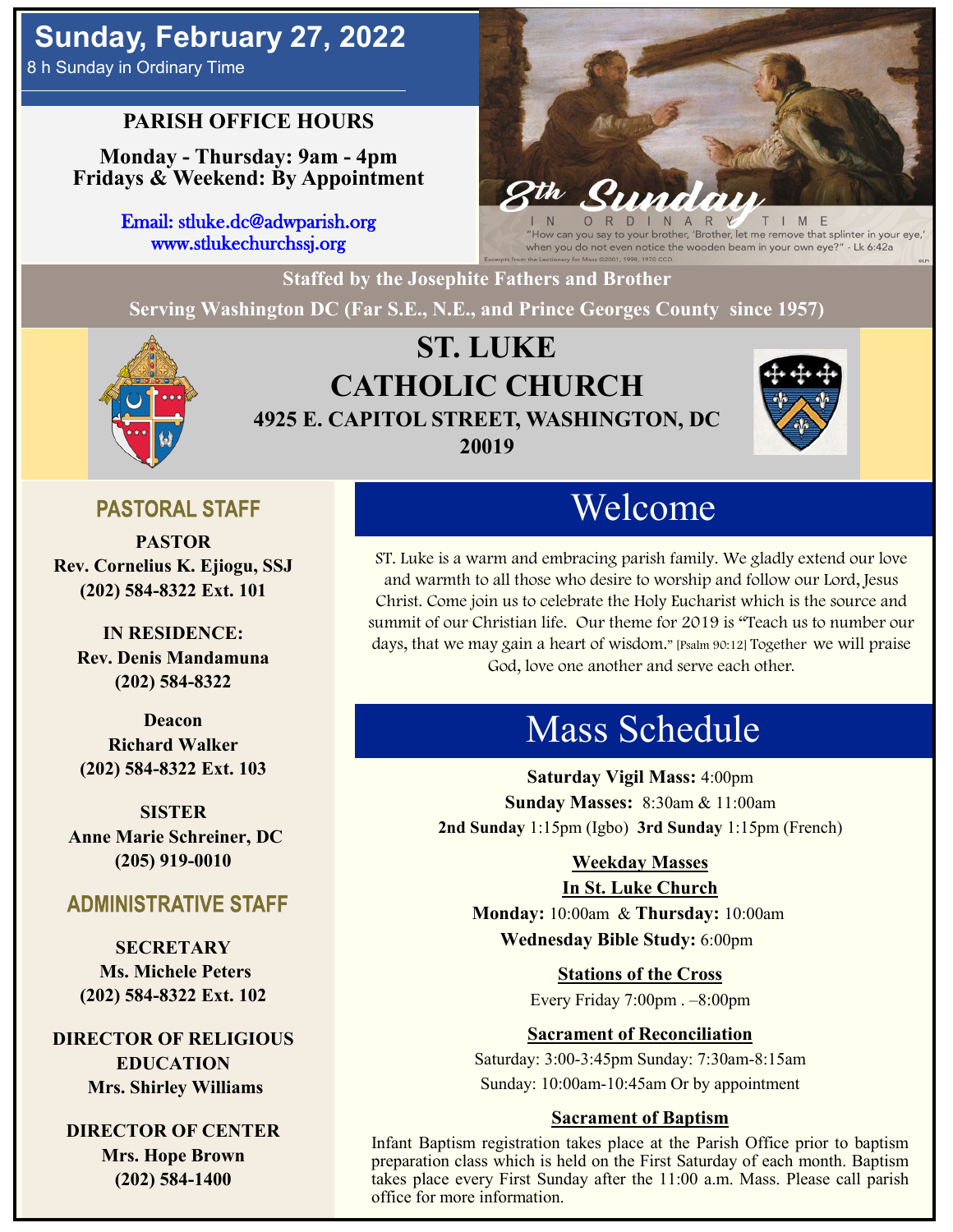# PASTOR'S CORNER

#### Still I Rise

By Maya Angelou

You may write me down in history With your bitter, twisted lies, You may trod me in the very dirt But still, like dust, I'll rise. Does my sassiness upset you? Why are you beset with gloom? 'Cause I walk like I've got oil wells Pumping in my living room. Just like moons and like suns, With the certainty of tides, Just like hopes springing high, Still I'll rise.

Did you want to see me broken? Bowed head and lowered eyes? Shoulders falling down like teardrops, Weakened by my soulful cries? Does my haughtiness offend you? Don't you take it awful hard 'Cause I laugh like I've got gold mines Diggin' in my own backyard. You may shoot me with your words, You may cut me with your eyes, You may kill me with your hatefulness, But still, like air, I'll rise.

Does my sexiness upset you? Does it come as a surprise That I dance like I've got diamonds At the meeting of my thighs? Out of the huts of history's shame I rise Up from a past that's rooted in pain I rise I'm a black ocean, leaping and wide, Welling and swelling I bear in the tide. Leaving behind nights of terror and fear I rise Into a daybreak that's wondrously clear I rise Bringing the gifts that my ancestors gave, I am the dream and the hope of the slave. I rise I rise I rise.

https://poets.org/poem/still-i-rise

#### Reflection for 8th Sunday in Ordinary time

 What we say and how we say it reveals the true intentions of our hearts. The content and manner of our speech is a window into the recesses of our souls. Our consciences, attitudes, sentiments, weaknesses, and motives are displayed. As much as we think we can hide the truth of our lives from others, we cannot. Who we really are is not only expressed on our lips but is written on our faces. Jesus says precisely this, "For every tree is known by its own fruit." What does the fruit of our lives say about us?

 Because we like to play the game of hide and seek with ourselves, in pretending that we are hiding we deflect attention others may give to us by becoming more critical of others. After all, the more time one can spend analyzing others' behavior the less time one has to look at his or herself. Often, the behaviors we abhor most in others are the very ones we are guilty of ourselves. We just don't know it yet.

 The more we put ourselves in the role of a judge, the more satisfaction and control we seem to achieve. Yet, what about ourselves? In focusing our attention on the beams in others' eyes, the aridity and barrenness of our lives goes unchecked. St. Ambrose reminds us that "no one heals himself by wounding another." Bringing our brothers and sisters down by being overly critical, serves no positive purpose.

 But the one who knows how easy it is to fall into sin and weakness and how quickly errors in judgment can be made, knows the depth of true compassion, mercy, and kindness. Having recognized our own poor choices, misguided opinions, negative emotions, and ability to do horrendous things, we can be more sympathetic and understanding of where others may be. We are designed to be mentors and guides to one another. In walking the journey together, we can help each other become the best we can be. Humility is the order of the day and the primary virtue that prevents us from being hypocrites.

Liturgical Publications 2015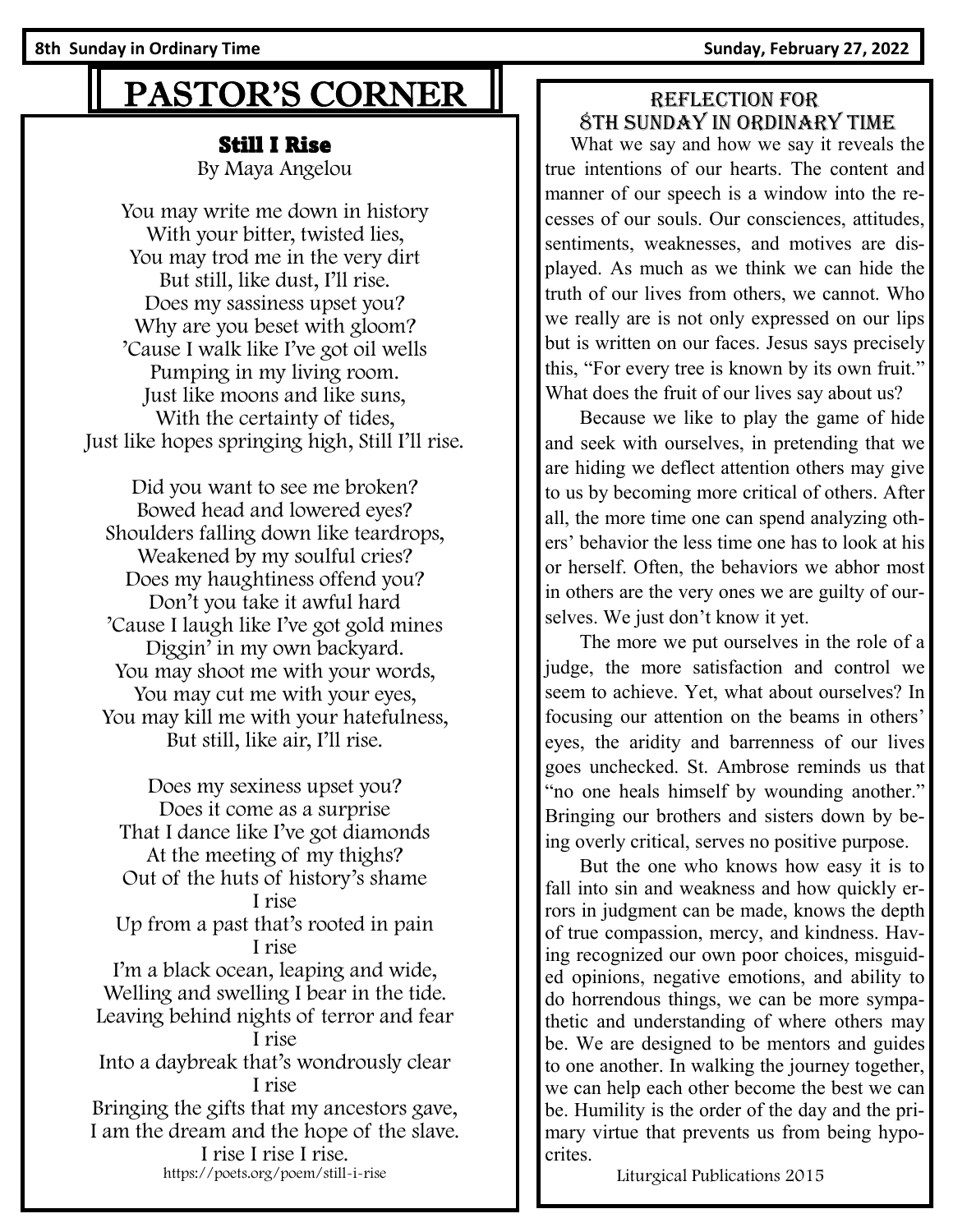HAPPY BIRTHDAY/ANNIVERSARY

We would like to wish a wonderful happy birthday

# to Karen M. Richburg, Aaron Hyde, and Melanie Neal. MAY THE JOY OF THE LORD BE YOU STRENGTH!!!

# Church Support

Please consider making a donation to support our parish during this trying times. You may Drop off or mail your gifts to the parish. You may give online through our website: http:www.stlukechurchssj.org/ And clicking on the donate button. You may also **TEXT**: 202-335-3116

**Readings for the week of February 27, 2022**

**Sunday:** Sirach 27:4-7/Psalms 92:2-3, 13-14, 15-16 [cf. 2a]/1 Corinthians 15:54-58/Luke 6:39-45 **Monday:** 1 Peter 1:3-9/Psalms 111:1-2, 5-6, 9 and 10c/Mark 10:17-27 **Tuesday:** 1 Peter 1:10-16/Psalms 98:1, 2-3ab, 3cd-4/Mark 10:28-31 **Wednesday:** Joel 2:12-18/Psalms 51:3-4, 5-6ab, 12-13, 14 and 17/2 Corinthians 5:20—6:2/ Matthew 6:1-6, 16-18 **Thursday:** Deuteronomy 30:15-20/Psalms 1:1- 2, 3, 4 and 6/Luke 9:22-25 **Friday:** Isaiah 58:1-9a/Psalms 51:3-4, 5-6ab, 18-19/ Matthew 9:14-15 **Saturday:** Isaiah 58:9b-14/Psalms 86:1-2, 3-4, 5-6/Luke 5:27-32 **Next Sunday:** Deuteronomy 26:4-10/Psalms 91:1- 2, 10-11, 12-13, 14-15 [cf. 15b]/Romans 10:8-13/Lk 4:1-13

#### **WEEKLY MASS**

**Monday 2/28 Weekday**

**Thursday 3/3 St. Katherine**

**Friday 3/4 St. Casimir**

**Saturday 3/5 Weekday**

## **Tuesday 3/1 Weekday**

**Wednesday 3/2 Ash Wednesday**

## Pray for the Sick & Shut-In of Our Parish

Barbara Barnes Blanche Bourm Barbara Batts Tanisha Bennett Tammy Berry William P. Brown Ruth Bundy Beatrice Carroll Melinda Conrad-Brown Edith Cornish Aniceto Charles Patricia Chase Valene Chemoo Joyce Cristwell Alvera Dance

Iyana Davage Joyce Diggs Lamont Diggs, Sr. Crawley Easely Marita C. Edelin Joshua M. Faison Kimbolyn Flowers Anthony Flowers Tina Garvin Florence Hall Steve Halle Chris Hawkins Charlene Haywood Brenda Henson James Holley Rudolph Holley

James Hughes Melvin Jamison Mary Ann Johnson David & Keisha Jones Dawn Lattimer Lawrence Lee Maria A. Logan Bernadette Mahoney Doreene Mahoney Barbara Mallory Doris McCannon Alice L. Montague Veronica Murray David Neal Florence Patterson Marlene Patterson

Silvia Perry Doreene Redd Corley Redd Leroy Sandifer Betty Smith Kayla Tatum Rolland Taylor Gloria Thompson-Price James F. Thompson, Jr. Matthew Thompson Barbara B. Tyler Wayne A. Wallace Marquita Ward Shiela Washington Steven Washington

Cecelia Williams Wellington Waters Dolores Woodard, Jr. Harold Woodard, Sr.

St Luke military families.

All the Homeless men and women in our community.

Please pray for all those who are sick but have no one to pray for them